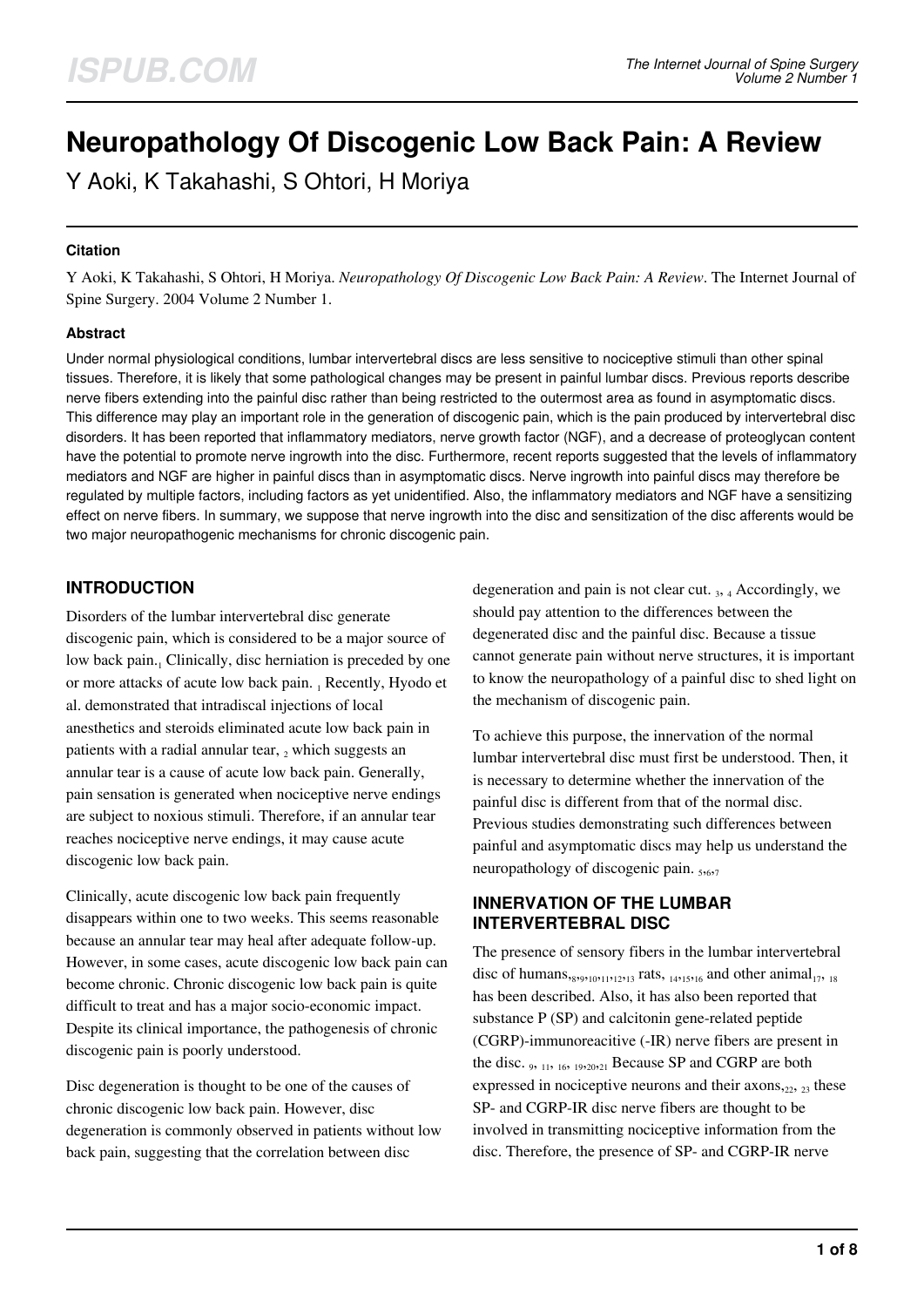fibers suggests that the disc itself could be a source of pain.

On the other hand, there are two important findings which are closely related to the generation of discogenic low back  $p_{\text{ain},11,24}$ First, it is generally recognized that the innervation of the disc is very sparse<sub>11</sub>and restricted to the outermost part of the annulus fibrosus<sub>5</sub>,  $7, 10, 12, 13$  and endplate.<sub>25</sub>,  $_{26}$  Bogduk et al. reported that nerve fibers were present only within the outer one third of the annulus fibrosus. $_{16}$  More recently, it was described that the normal disc is only innervated to a depth of up to 3.5 mm. $_{12}$ Autonomic fibers seem to extend deeper into the annulus fibrosus than nociceptive fibers. $12$ This indicates that an annular tear confined to the inner annulus would not cause low back pain. Second, Yamashita et al. used electrophysiological techniques to demonstrate that intervertebral discs are less sensitive to noxious stimulation than other spinal structures, such as paravertebral muscles and facet joints.<sub>24</sub>These two findings suggest that the lumbar intervertebral disc would rarely cause low back pain, except in the case of an annular tear reaching the outermost part of the annulus fibrosus. Also, if an annular tear does occur and causes acute discogenic low back pain, the symptoms usually disappear within a short period, as previously stated. Currently, there is no explanation for the persistence of chronic pain after an annular tear completely heals. However, low back symptoms may instead continue and even become chronic in some cases. Thus, we believe that some pathological changes occur in the disc during the development of chronic discogenic pain.

#### **NERVE INGROWTH IN THE "PAINFUL INTERVERTEBRAL DISC"**

In 1970, Shinohara, using a silver impregnation technique, described the presence of nerve fibers in the inner annulus and nucleus pulposus obtained from patients with discogenic disorders. $_{27}$  He hypothesized that scar tissues are formed in degenerated discs and nerve fibers accompany the scar tissues into the disc. Using immunohistochemistry, Coppes et al. described the presence of SP-IR nerve fibers in the inner layers of the annulus fibrosus and nucleus pulposus. $_5$ , 6 Because SP is implicated in pain sensation, the presence of SP-IR nerve fibers indicates that the disc can be the source of pain. Importantly, innervation of the inner disc was observed only in painful discs, not in control discs. However, in these studies, there appears to be an inadequate number of control discs.

Following these studies, Freemont et al. examined the

innervation of the inner disc using 46 biopsy samples (30 from levels with pain and 16 from levels with no pain). $<sub>7</sub>$  In</sub> this study, innervation of the inner disc was observed more frequently in painful discs than in asymptomatic discs. They further demonstrated the presence of growth-associated protein-43 (GAP-43)-IR fibers in inner painful discs. Because GAP-43 is recognized to be a marker of axonal growth, these findings strongly suggest that nociceptive nerve fibers were growing into the painful disc. From these observations, nerve ingrowth into the inner disc appears to be a possible cause of chronic discogenic low back pain.

#### **POSSIBLE FACTORS REGULATING NERVE INGROWTH**

In the normal disc, nerve fibers rarely extend into the inner layers of the disc. Several factors may prevent nerve ingrowth into the disc in physiological states. Previous reports proposed that proteoglycans might be one of those factors,28, 29 because proteoglycans are thought to be implicated in the regulation of neurite growth in the central nervous system. $_{30}$  Molecular details of the inhibitory effects of proteoglycans on axonal growth are still unknown. However, they could bind to a neuronal surface receptor or to a membrane component near the receptor, resulting in the inhibition of axonal growth. $_{30}$ 

Using sheep annular lesion models, Melrose et al. showed that nerve ingrowth into the disc was inversely correlated to proteoglycan levels, suggesting the inhibitory effect of proteoglycans on nerve ingrowth. $_{28}$  In addition, they described nerve fiber extending into the inner disc three months after the annular lesion. $_{28}$  Johnson et al. demonstrated that disc aggrecan inhibits nerve fiber growth in vitro.<sub>29</sub> These reports indicate that a decrease in proteoglycan levels, which is normally associated with disc degeneration,  $_{28}$ ,  $_{31}$  provides nerve fibers an opportunity to extend more deeply into the disc. More recently, Akeda et al. found that Neural-Glial antigen 2 (NG2) proteoglycan, which has inhibitory effects on axonal growth in vitro, $\alpha$ <sup>is</sup> extensively distributed in the disc. $33$  all of these factors may inhibit nerve ingrowth into the normal disc. Also, we suppose that the tight collagen network of the normal annulus fibrosus could serve as a physical barrier to nerve ingrowth.

Although a substantial proportion of degenerated discs are asymptomatic, $3, 4$  these findings lead us to conclude that disc degeneration is one of the factors promoting nerve ingrowth into the disc. Salminen et al. found that disc degeneration in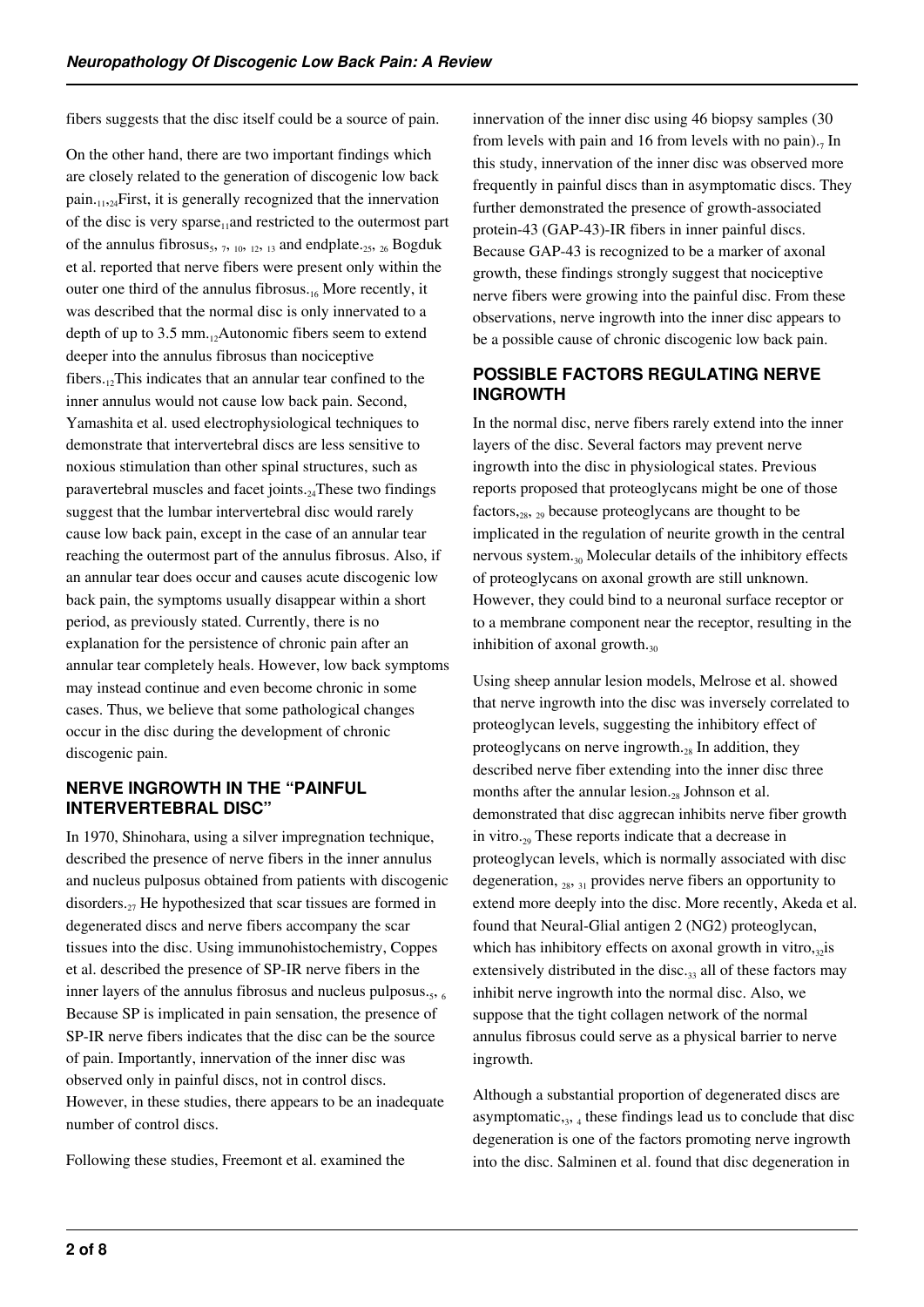adolescents is predictive of recurrent or persistent low back pain,<sub>34</sub> suggesting the importance of genetic factor in the development of discogenic pain. Disc degeneration is reported to be associated with several genes encoding collagen type  $IX_{,35}$  aggrecan, 36 the vitamin D receptor  $_{37}$ ,  $_{38}$ and a cartilage intermediate layer protein. $_{30}$  However, there is no study describing a correlation between a specific gene and discogenic pain. Further study is needed to determine if a specific gene plays a role in generating discogenic pain.

Recently, Burke et al. examined the production of inflammatory mediators in lumbar intervertebral discs. $_{40}$ They found the levels of inflammatory mediators were higher in painful discs than in asymptomatic discs. These results indicate that disc inflammation may persist in those patients with discogenic pain.

More recently, we demonstrated the possibility that disc inflammation promotes the axonal growth of dorsal root ganglion (DRG) neurons into the disc. $_{41}$  To determine the DRG neurons which innervate the lumbar disc, a neuotracer, Fluoro-Gold (FG; Fluorochrome, Denver, CO) was applied to lumbar discs of rats. We found that the percentage of FGlabeled neurons expressing GAP-43 was increased three days after the application of complete Freund's adjuvant (CFA) into the disc. This result indicates that CFA-induced inflammation of the disc may induce axonal growth of DRG neurons innervating the disc. Our immunostaining study also revealed that GAP-43-IR nerve fibers were more frequently observed in the inflamed discs than in the non-inflamed discs (Figure 1), which suggests that disc inflammation could potentiate nerve ingrowth into the disc.

#### **Figure 1**

Figure 1: Fluorescent photomicrographs showing calcitonin gene-related peptide (CGRP)-positive nerve fibers (A) and growth-associated protein (GAP-43)-positive nerve fibers (B) in the rat L5-L6 intervertebral disc. Panel B is the same section as panel A. The asterisk indicates the complete Freund's adjuvant (CFA) application site. Arrowheads indicate CGRP-positive (A) and GAP-43-positive (B) nerve fibers running parallel to the outer layer of the annulus fibrosus in the vicinity of the CFA application site. Scale bar  $100$   $\hat{A}$  $\mu$ m.



We observed that the area of GAP-43-IR staining in the corresponding level of the dorsal horn was markedly expanded on the side to which CFA was applied. (Figure 2).

#### **Figure 2**

Figure 2: Fluorescent photomicrographs of the dorsal horn of the rat spinal cord stained by immunohistochemistry for growth-associated protein-43 (GAP-43). Panels A and B are from the same level of the spinal cord (L2 segment). The GAP-43-IR area is more densely and broadly observed on the side of complete Freund's adjuvant application (A) than on the contralateral side  $(B)$ . Scale bar 200  $\hat{A}$  $\mu$ m.



Although we could not exclude the possibility that inflammation of the iliopsoas muscle affected the data, disc inflammation might have induced axonal sprouting in the dorsal horn. Because reorganization of the sensory network in the dorsal horn could cause chronic pain. $_4$  disc inflammation would appear to be important in the generation of chronic discogenic pain.

Freemont et al. demonstrated that nerve growth factor (NGF)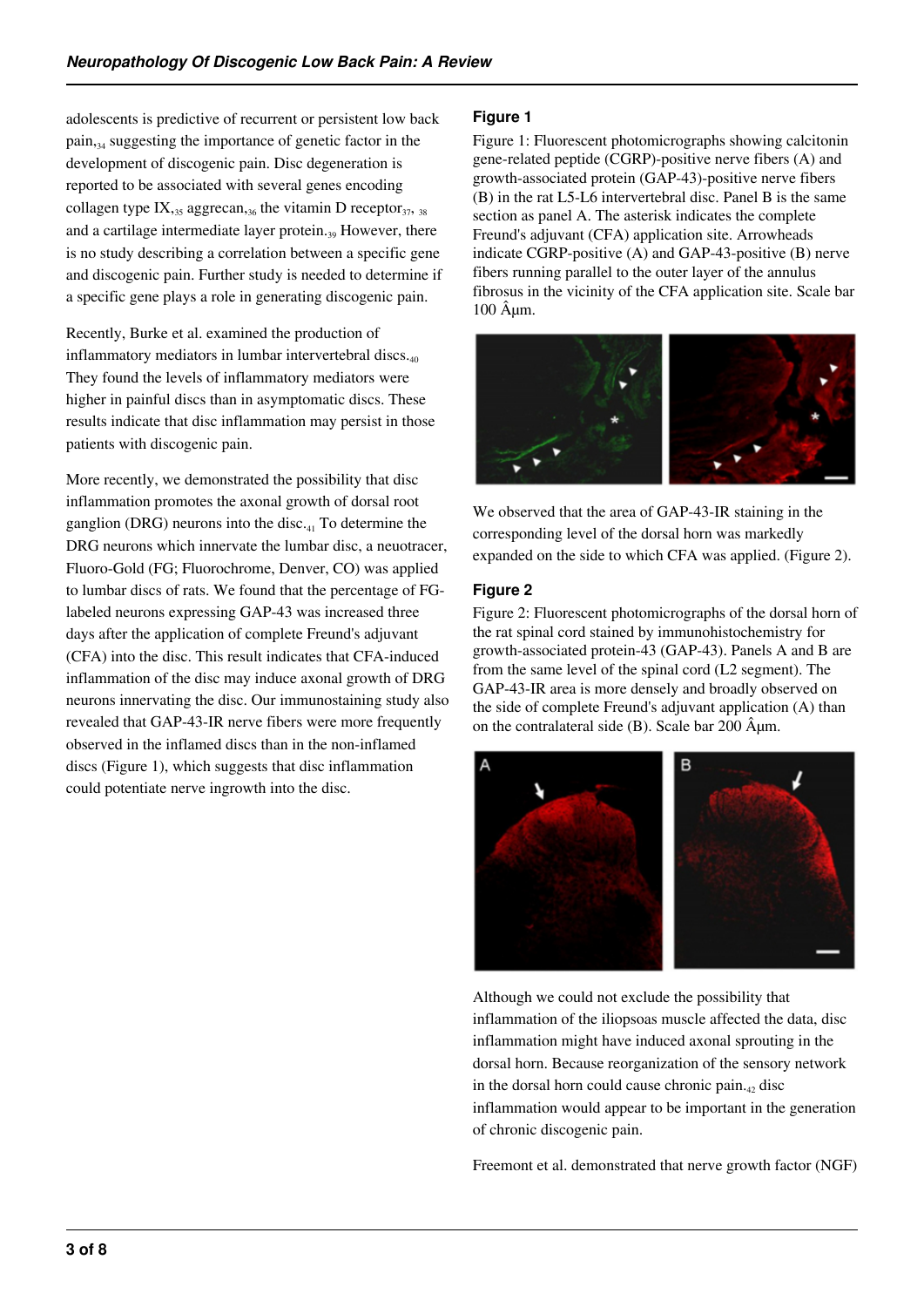is present in the painful discs, but not in asymptomatic discs.43 They also showed the presence of high-affinity NGF receptor, trk-A-expressing nerve fibers in the painful discs. In addition, our recent study suggested that almost all of the nociceptive DRG neurons innervating the rat disc belong to a subgroup of neurons which is sensitive to NGF. $_{44}$ ,  $_{45}$ Considering its neurotrophic activity, NGF may also be a factor promoting nerve ingrowth into painful discs.

In summary, nerve ingrowth into the disc may be regulated by a balance between promoting factors and inhibitory factors. If a lesion occurs in the disc and changes that balance, nerve fibers could grow into the disc and might generate discogenic low back pain.

#### **SENSITIZATION OF THE NEURONS INNERVATING THE LUMBAR INTERVERTEBRAL DISC**

As previously stated, lumbar intervertebral discs are normally less sensitive to nociceptive stimuli. $_{24}$  Clinically, discography is used as a diagnostic tool for patients with discogenic pain. The criterion for a positive discogram is a concordant pain response during the disc injection. $_{46}$  Painful discs produce intense pain with even a low pressure injection, whereas asymptomatic discs resist pain with a high pressure injection.

As reviewed by Cohen et al., the concept of chemical sensitization may explain the different responses between painful and asymptomatic discs. $47$  Tumor necrosis factor- $\mathbb{I}$ (TNF-  $\parallel$ ) is expressed in the nucleus pulposus  $_{48, 49}$  and plays a role in generating sciatic pain in patients with disc herniation.  $_{50}$  Interleukin-1 $\parallel$  (IL-1 $\parallel$ ), which is thought to be produced in tissues at disc herniation, has the capacity to produce hyperalgesia. $_{51}$  Also, NGF, which is upregulated by such mediators, has a sensitizing effect on nerve fibers. $_{51}$ ,  $_{52}$ It has previously been reported that the levels of inflammatory mediators and NGF are higher in painful discs than in asymptomatic discs, $40, 43$ suggesting that they may play a role in sensitizing the painful disc.

Recently, we reported that most of the DRG neurons innervating the disc are NGF-sensitive neurons, which are closely related to the inflammatory pain state.<sub>44, 45</sub> In inflammatory states, NGF, which is synthesized in inflamed tissue, acts to upregulate the expression of various painrelated molecules in primary afferent neurons and sensitizes them, $_{53}$ ,  $_{54}$  consequently producing hyperalgesia.  $_{51}$ ,  $_{55}$ ,  $_{56}$ ,  $_{57}$ ,  $_{58}$ Thus, we suppose that NGF synthesized in inflamed discs may increase nociceptive sensitivity of DRG neurons

innervating the lumbar disc. From these observations, disc inflammation is critical for sensitizing the neurons innervating the disc. However, sensitization would not occur without the exposure of annular nerve endings to the chemical irritants. If the nerve fibers extend into the disc, it is more likely that the inflammatory mediators reach the nerve ending to sensitize them.

We conjecture that "sensitization of the disc" may explain why even a low-pressure injection may induce a concordant pain, whereas a high-pressure injection may not induce pain in asymptomatic discs. Currently, the validity of discography is still arguable, because of the relatively high incidence of false-positive results. $_{59, 60}$  However, from the neuropathological point of view, discography seems to be a reasonable diagnostic tool for sensitized discs.

The intervertebral disc is under constant mechanical stress and increased intervertebral motion is related to the generation of discogenic pain.  $_{61}$  If "sensitization of the disc" occurs, the increased mechanical stress is likely to play a role in activating the sensitized nerve endings. However, if the disc is not sensitized, it is possible that the increased mechanical stress does not cause discogenic pain.

# **CLINICAL IMPLICATION**

Disc herniation causes disruption of the tight collagen network of the annulus. Following disc herniation, the ruptured disc would heal with the formation of scar tissue, which may induce the production of inflammatory mediators. $\epsilon_6$ ,  $\epsilon_3$  In addition, the scar tissue would provide nerve fibers with a path to grow into the disc.

Clinically, not all patients with disc herniation develop chronic discogenic low back pain. However, if disc degeneration is already present in the ruptured disc, the lower level of proteoglycan content may facilitate nerve ingrowth into the disc. We believe that nerve ingrowth into the disc is at least one of the possible causes of discogenic pain. Because other unknown factors affecting nerve ingrowth into the disc may exist, further investigations are needed to identify those factors and their relationship to this nerve ingrowth.

In summary, we think that nerve ingrowth into the disc and sensitization of the disc afferents would be two major neuropathogenic mechanisms for chronic discogenic pain.<sub>64</sub> If so, treatments for chronic discogenic pain should be targeted to these neuropathological changes. Although lumbar interbody fusion may completely alleviate the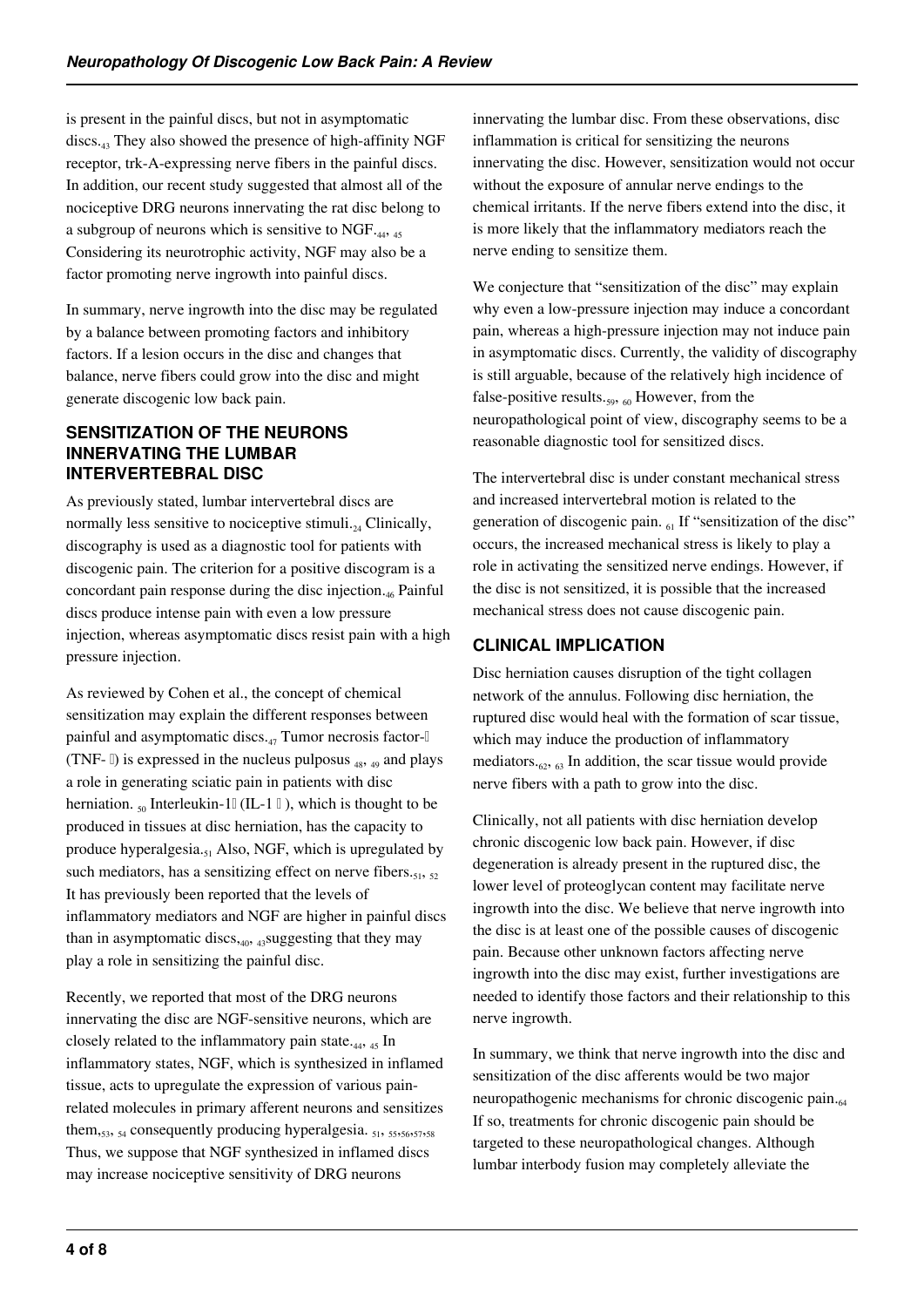symptoms, other interventional therapies may have some limitations.

Corticosteroids are widely used for the treatment of patients with chronic discogenic pain, although their efficacy remains controversial. $_{65,66,67}$  Recently, it was reported that application of TNF- I inhibitors and IL-1-receptor antagonist protein into the disc was effective for the treatment of discogenic pain. $\epsilon_{\rm ss}$ ,  $_{69}$  Previous studies suggest that neutralizing NGF using anti-NGF or a TrkA-IgG fusion molecule may prevent hyperalgesia induced by inflammation and nerve injury.<sub>70</sub>,<sub>71</sub>,<sub>72</sub>,<sub>73</sub>,<sub>74</sub> Our studies revealed that the lumbar intervertebral disc is more sensitive to NGF than other tissues, suggesting that neutralizing NGF might be more effective for discogenic low back pain than other pain states.<sub>45</sub>,  $_{64}$ ,  $_{75}$ These anti-inflammatory drugs may reduce sensitization of the disc afferents. However, the drugs may not improve the extensive innervation.

Recently, the minimally invasive intradiscal electrothermal therapy (IDET) has reportedly been used to treat discogenic pain. $_{76}$  IDET might destroy nociceptive fibers extending into painful discs. However, IDET might accelerate degeneration of the disc and cause inflammation. Clinically, the efficacy of IDET remains controversial at this time.<sub>77,78</sub>,<sub>79</sub>,<sub>80</sub>,<sub>81</sub>,<sub>82</sub>

Disc repair is expected to be a future treatment for discogenic pain.<sub>83,84,85</sub> This approach increases proteoglycan synthesis and normalizes the intradiscal environment; however, further study is needed to discover whether it relieves discogenic pain.

In order to develop effective treatments for discogenic pain, it is essential to first understand the neuropathology of discogenic pain.

# **CORRESPONDENCE TO**

Yasuchika Aoki, MD, PhD. Department of Orthopedic Surgery, Graduate School of Medicine, Chiba University. 1-8-1, Inohana, Chuo-ku, Chiba, 260-8670, Japan. Tel: +81-43-226-2117 Fax: +81-43-226-2116 E-mail: yasuaoki@h6.dion.ne.jp

#### **References**

1. Nachemson AL. The lumbar spine an orthopedic challenge. Spine 1976;1:59-71.

2. Hyodo H, Sato T, Sasaki H, et al. Discogenic pain in acute nonspecific low-back pain. Eur Spine J 2005; in press. 3. Boden SD, McCowin PR, Davis DO, et al. Abnormal magnetic-resonance scans of the cervical spine in asymptomatic subjects. A prospective investigation. J Bone Joint Surg Am 1990;72:1178-84.

4. Powell MC, Wilson M, Szypryt P, et al. Prevalence of

lumbar disc degeneration observed by magnetic resonance in symptomless women. Lancet 1986;2:1366-7.

5. Coppes MH, Marani E, Thomeer RT, et al. Innervation of annulus fibrosis in low back pain. Lancet 1990;336:189-90. 6. Coppes MH, Marani E, Thomeer RT, et al. Innervation of

"painful" lumbar discs. Spine 1997;22:2342-9. 7. Freemont AJ, Peacock TE, Goupille P, et al. Nerve ingrowth into diseased intervertebral disc in chronic back pain. Lancet 1997;350:178-81.

8. Antonacci MD, Mody DR, Heggeness MH, et al. Innervation of the human vertebral body: a histologic study. J Spinal Disord 1998:11:526-31.

9. Ashton IK, Roberts S, Jaffray DC, et al. Neuropeptides in the human intervertebral disc. J Orthop Res 1994;12:186-92. 10. Bogduk N, Tynan W, Wilson AS. The nerve supply to the human lumbar intervertebral discs. J Anat 1981;132:39-56.

11. Konttinen YT, Gronblad M, Antti-Poika I, et al. Neuroimmunohistochemical analysis of peridiscal nociceptive neural elements. Spine 1990;15:383-6. 12. Palmgren T, Gronblad M, Villi J, et al. An immunohistochemical study of nerve structures in the annulus fibrosus of human normal lumbar intervertebral discs. Spine 1999;24:2075-9.

13. Roberts S, Eisenstein SM, Menage J, et al. Mechanoreceptors in intervertebral discs. Morphology, distribution, and neuropeptides. Spine 1995;20:2645-51. 14. Kojima Y, Maeda T, Arai R, et al. Nerve supply to the posterior longitudinal ligament and the intervertebral disc of the rat vertebral column as studied by acetylcholinesterase histochemistry. I. Distribution in the lumbar region. J Anat 1990;169:237-46.

15. Kojima Y, Maeda T, Arai R, et al. Nerve supply to the posterior longitudinal ligament and the intervertebral disc of the rat vertebral column as studied by acetylcholinesterase histochemistry. II. Regional differences in the distribution of the nerve fibres and their origins. J Anat 1990;169:247-55. 16. McCarthy PW, Carruthers B, Martin D, et al. Immunohistochemical demonstration of sensory nerve fibers and endings in lumbar intervertebral discs of the rat. Spine 1991;16:653-5.

17. Cavanaugh JM, Kallakuri S, Ozaktay AC. Innervation of the rabbit lumbar intervertebral disc and posterior longitudinal ligament. Spine 1995;20:2080-5. 18. Forsythe WB, Ghoshal NG. Innervation of the canine thoracolumbar vertebral column. Anat Rec 1984;208:57-63.

19. Gronblad M, Weinstein JN, Santavirta S. Immunohistochemical observations on spinal tissue innervation. A review of hypothetical mechanisms of back pain. Acta Orthop Scand 1991;62:614-22.

20. Imai S, Konttinen YT, Tokunaga Y, et al. An ultrastructural study of calcitonin gene-related peptideimmunoreactive nerve fibers innervating the rat posterior longitudinal ligament. A morphologic basis for their possible efferent actions. Spine  $1997;22:1941-47$ .

21. Korkala O, Gronblad M, Liesi P, et al.

Immunohistochemical demonstration of nociceptors in the ligamentous structures of the lumbar spine. Spine 1985;10:156-57.

22. Hokfelt T, Kellerth JO, Nilsson G, et al. Substance p: localization in the central nervous system and in some primary sensory neurons. Science 1975;190:889-90. 23. Kuraishi Y, Hirota N, Sato Y, et al. Evidence that substance P and somatostatin transmit separate information related to pain in the spinal dorsal horn. Brain Res 1985;325:294-8.

24. Yamashita T, Minaki Y, Oota I, et al. Mechanosensitive afferent units in the lumbar intervertebral disc and adjacent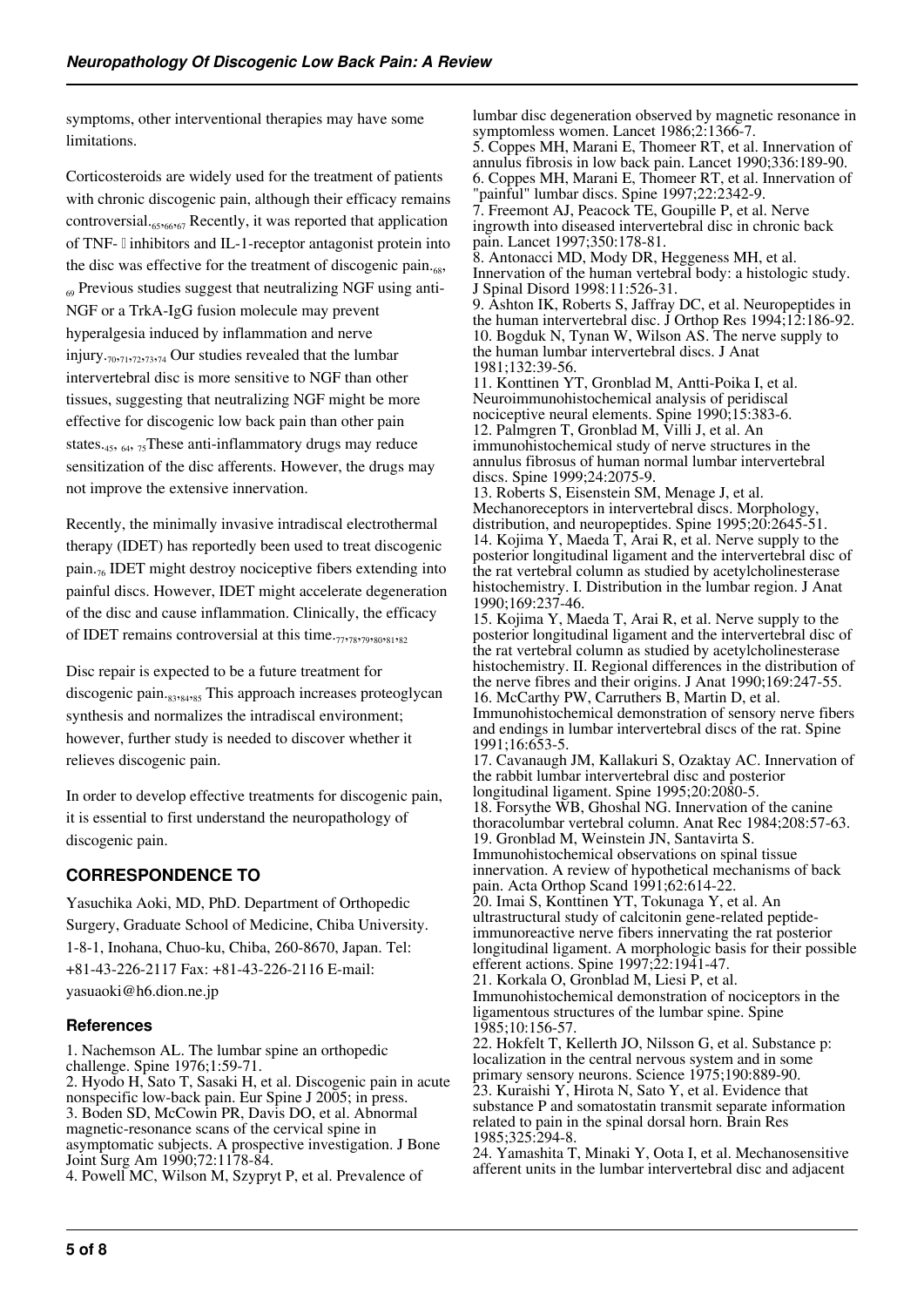muscle. Spine 1993;18:2252-6.

25. Brown MF, Hukkanen MVJ, McCarthy ID, et al. Sensory and sympathetic innervation of the vertebral endplate in patients with degenerated disc disease. J Bone Joint Surg Br 1997;84:147-53.

26. Fagan A, Moore R, Vernon Roberts B, et al. The innervation of the intervertebral disc: a quantitative analysis. Spine 2003;28:2570-6.

27. Shinohara H. A study on lumbar disc lesion. Significance of histology of free nerve endings in lumbar discs. The Journal of Japanese Orthopedic Association 1970;44:553-70.

28. Melrose J, Roberts S, Smith S, et al. Increased nerve and blood vessel ingrowth associated with proteoglycan depletion in an ovine anular lesion model of experimental disc degeneration. Spine 2002;27:1278-85.

29. Johnson WEB, Caterson B, Eisenstein SM, et al. Human intervertebral disc aggrecan inhibits nerve growth in vitro. Arthritis Rheum 2002;46:2658-64.

30. Bovolenta P, Fernaud-Espinosa I. Nervous system proteoglycans as modulators of neurite outgrowth. Prog Neurobiol 2000;61:113-32.

31. Melrose J, Ghosh P, Taylor TK, et al. A longitudinal study of the matrix changes induced in the intervertebral disc by surgical damage to the annulus fibrosus. J Orthop Res 1992;10:665-76.

32. Dou CL, Levin JM. Inhibition of neurite growth by the NG2 chondroitin sulfate proteoglycan. J Neurosci 1994;14:7616-28.

33. Akeda K, An HS, Pichika R, et al. Expression of NG2 chondroitin sulfate proteoglycan on human intervertebral disc. Trans Orthop Res Soc 2005;30:404.

34. Salminen JJ, Erkintalo MO, Pentti J, et al. Recurrent low back pain and early disc degeneration in the young. Spine 1999;24:1316-21.

35. Annunen S, Paassilta P, Lohiniva J, et al. An allele of COL9A2 associated with intervertebral disc disease. Science 1999;285:409-12.

36. Kawaguchi Y, Osada R, Kanamori M, et al. Association between an aggrecan gene polymorphism and lumbar disc degeneration. Spine 1999;24:2456-60.

37. Videman T, Leppavuori J, Kaprio J, et al. Intragenic polymorphisms of the vitamin D receptor gene associated with intervertebral disc degeneration. Spine 1998;23:2477-85.

38. Kawaguchi Y, Kanamori M, Ishihara H, et al. The association of lumbar disc disease with vitamin-D receptor gene. J Bone Joint Surg Am 2002;84:2022-8.

39. Seki S, Kawaguchi Y, Chiba K, et al. A functional SNP in CILP, encoding cartilage intermediate layer protein, is associated with susceptibility to lumbar disc disease. Nat Genet 22005;37:607-12.

40. Burke JG, Watson RW, McCormack D, et al. Intervertebral discs which cause low back pain secrete high levels of proinflammatory mediators. J Bone Joint Surg Br 2002;84:196-201.

41. Aoki Y, Ohtori S, Ino H, et al. Disc inflammation potentially promotes axonal regeneration of dorsal root ganglion neurons innervating lumbar intervertebral disc in rats. Spine 2004;29:2621-6.

42. Woolf CJ, Shortland P, Coggeshall RE. Peripheral nerve injury triggers central sprouting of myelinated afferents. Nature 1992;355:75-8.

43. Freemont AJ, Watkins A, Le Maitre C, et al. Nerve growth factor expression and innervation of the painful intervertebral disc. J Pathol 2002;197:286-92.

44. Ozawa T, Aoki Y, Ohtori S, et al. The dorsal portion of the lumbar intervertebral disc is innervated primarily by

small peptide-containing dorsal root ganglion neurons in rats. Neurosci Lett 2003;344:65-7.

45. Aoki Y, Ohtori S, Takahashi K, et al. Innervation of the lumbar intervertebral disc by nerve growth factor-dependent neurons related to inflammatory pain. Spine 2004;29:1077-81.

46. Carragee EJ, Alamin TF. Discography. a review. Spine J 2001;1:364-72.

47. Cohen SP, Larkin TM, Barna SA, et al. Lumbar discography: A comprehensive review of outcome studies, diagnostic accuracy, and principles. Reg Anesth Pain Med 2005;30:163-83.

48. Olmarker K, Larsson K. Tumor necrosis factor alpha and nucleus-pulposus-induced nerve root injury. Spine 1998;23:2538-44.

49. Weiler C, Nerlich AG, Bachmeier BE, et al. Expression and distribution of tumor necrosis factor alpha in human lumbar intervertebral discs: a study in surgical specimen and autopsy controls. Spine 2005;30:44-53.

50. Karppinen J, Korhonen T, Malmivaara A, et al. Tumor necrosis factor-alpha monoclonal antibody, infliximab, used to manage severe sciatica. Spine 2003;28:750-3.

51. Safieh-Garabedian B, Poole S, Allchorne A, et al. Contribution of interleukin-1 beta to the inflammationinduced increase in nerve growth factor levels and inflammatory hyperalgesia. Br J Pharmacol 1995;115:1265-75.

52. Woolf CJ, Allchorne A, Safieh-Garabedian B, et al. Cytokines, nerve growth factor and inflammatory hyperalgesia: the contribution of tumour necrosis factor alpha. Br J Pharmacol 1997;121:417-24.

53. Ramer MS, Bradbury EJ, McMahon SB. Nerve growth factor induces P2X3 expression in sensory neurons. J Neurochem 2001;77:864-875.

54. Priestley JV, Michael GJ, Averill S, et al. Regulation of nociceptive neurons by nerve growth factor and glial cell line derived neurotrophic factor. Can J Physiol Pharmacol 2002;80:495-505.

55. Dmitrieva N, McMahon SB. Sensitization of visceral afferents by nerve growth factor in the adult rat. Pain 1996;66:87-97.

56. Rueff A, Dawson AJLR, Mendell LM. Characteristics of nerve growth factor induced hyperalgesia in adult rats: dependence on enhanced bradykinin-1 receptor activity but not neurokinin-1 receptor activation. Pain 1996;66:359-372. 57. Kasai M, Mizunuma K. Endogenous nerve growth factor increases the sensitivity to bradykinin in small dorsal root ganglion neurons of adjuvant inflamed rats. Neurosci Lett 1999;272:41-44.

58. Shu X, Mendell LM. Nerve growth factor acutely sensitizes the response of adult rat sensory neurons to capsaicin. Neurosci Lett 1999;274:159-162.

59. Holt EP Jr. The question of lumbar discography. J Bone Joint Surg Am 1968;50:720-6.

60. Carragee EJ, Tanner CM, Yang B, et al. False-positive findings on lumbar discography. reliability of vsubjective concordance assessment during provocative disc injection. Spine 1999;24:2542-7.

61. Panjabi MM. Low back pain and spinal instability. In: Weinstein JN (ED.), Low back pain: a scientific and clinical overview. American Academy of Orthopaedic Surgeons, Rosemont, IL, 1996. pp. 367-384.

62. Kang JD, Georgescu HI, McIntyre-Larkin L, et al. Herniated lumbar intervertebral discs spontaneously produce matrix metalloproteinases, nitric oxide, interleukin-6. and prostaglandin E2. Spine 1996;21:271-7.

63. Takahashi H, Suguro T, Okazima Y, et al. Inflammatory cytokines in the herniated disc of the lumbar spine. Spine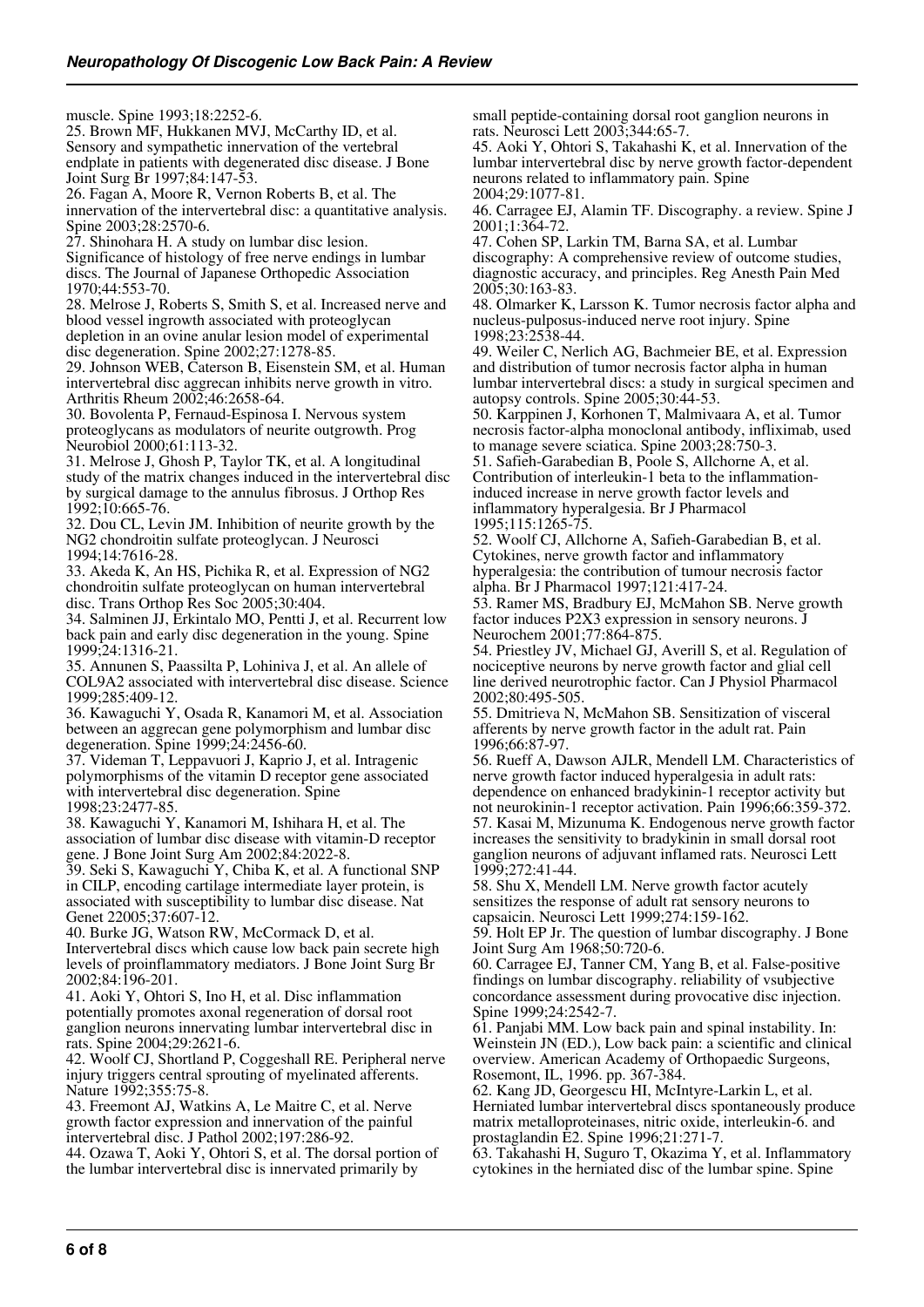1996;21:218-24.

64. Aoki Y, Takahashi Y, Ohtori S, et al. Distribution and immunocytochemical characterization of dorsal root ganglion neurons innervating the lumbar intervertebral disc in rats: a review. Life Sci 2004;21:2627-42. 65. Simmonds JW, McMillin JN, Emery SF, et al. Intradiscal steroids. Spine 1992;17(6 Suppl):S172-175. 66. Fanciullo GJ, Hanscom B, Seville J, et al. An observational study of the frequency and pattern of use of epidural steroid injection in 25. 479 patients with spinal and radicular pain. Reg Anesth Pain Med 2001;26:5-11.

67. Khot A, Bowditch M, Powell J, et al. The use of intradiscal steroid therapy for lumbar spinal discogenic pain:

a randomized controlled trial. Spine 2004;29:833-6. 68. Wehling P. The use of combination of

IL-1ra/IGF-1/PDGF in the treatment of lumbar disc pain: pathophysiological background, safety, and 6 month clinical experience. Proceedings of the International Society for the Study of the Lumbar Spine, Cleveland, USA, May 14-18. 2002.

69. Tobinick EL, Britschgi-Davoodifar S. Peridiscal TNFalpha inhibition for discogenic pain. Swiss Med Wkly 2003;133:170-177.

70. Woolf CJ, Safieh-Garabedian B, Ma QP, et al. Nerve growth factor contributes to the generation of inflammatory sensory hypersensitivity. Neuroscience 1994;62(2):327-31. 71. McMahon SB, Bennett DL, Priestley JV, et al. Shelton D.L., 1995. The biological effects of endogenous nerve growth factor on adult sensory neurons revealed by a trkA-IgG fusion molecule. Nat Med 1995;1:774-780.

72. Bennett DLH, Koltzenburg M, Priestley JV et al. Endogenous nerve growth factor regulates the sensitivity of nociceptors in the adult rat. Eur J Neurosci1998;10:1282-91. 73. Ro LS, Chen ST, Tang LM, et al. Effect of NGF and anti-NGF on neuropathic pain in rats following chronic constriction injury of the sciatic nerve. Pain 1999;79:265-74. 74. Koltzenburg M, Bennett DLH, Shelton DL et al.

Neutralization of endogenous NGF prevents the sensitization of nociceptors supplying inflamed skin. Eur J

Neurosci1999;11:1698-704.

75. Aoki Y, Ohtori S, Takahashi K, et al. Expression and coexpression of VR1. CGRP, and IB4-binding glycoprotein in

dorsal root ganglion neurons in rats: differences between the disc afferents and the cutaneous afferents. Spine 2005;30:1496-500.

76. Saal JS, Saal JA. Management of chronic discogenic low back pain with a thermal intradiscal catheter: a preliminary report. Spine 2000;25:382-388.

77. Saal JA, Saal JS. Intradiscal electrothermal treatment for chronic discogenic low back pain: a prospective outcome study with minimum 1-year follow-up. Spine 2000;25:2622-2627.

78. Saal JA, Saal JS. Intradiscal electrothermal treatment for chronic discogenic low back pain: prospective outcome study with a minimum 2-year follow-up. Spine 2002;27:966-974.

79. Wetzel FT, Mcnally TA, Phillips FM. Intradiscal electrothermal therapy used to manage chronic discogenic low back pain: new directions and interventions. Spine 2002;27:2621-2626.

80. Biyani A, Andersson GBJ, Chaudhary H, et al. Intradiscal electrothermal therapy: a treatment option in patients with internal disc disruption. Spine 2003;28:S8-S14. 81. Freeman BJC, Fraser RD, Cain CMJ, et al. A randomized double-blind controlled efficacy study: intradiscal electrothermal therapy (IDET) versus placebo. Proceedings of the International Society for the Study of the Lumbar Spine, Vancouver, Canada, May 13-17. 2003. 82. Pauza KJ, Howell S, Dreyfuss P, et al. A randomized, placebo-controlled trial of intradiscal electrothermal therapy for the treatment of discogenic low back pain. Spine J 2004;4:27-35.

83. Sakai D, Mochida J, Yamamoto Y, et al. Transplantation of mesenchymal stem cells embedded in Atelocollagen gel to the intervertebral disc: a potential therapeutic model for disc degeneration. Biomaterials 2003;24:3531-41. 84. Yoon ST, Park JS, Kim KS, et al. LMP-1 upregulates intervertebral disc cell production of proteoglycans and BMPs in vitro and in vivo. Spine 2004;29:2603-11. 85. An HS, Takegami K, Kamada H, et al. Intradiscal administration of osteogenic protein-1 increases intervertebral disc height and proteoglycan content in the nucleus pulposus in normal adolescent rabbits. Spine 2005;30:25-31.